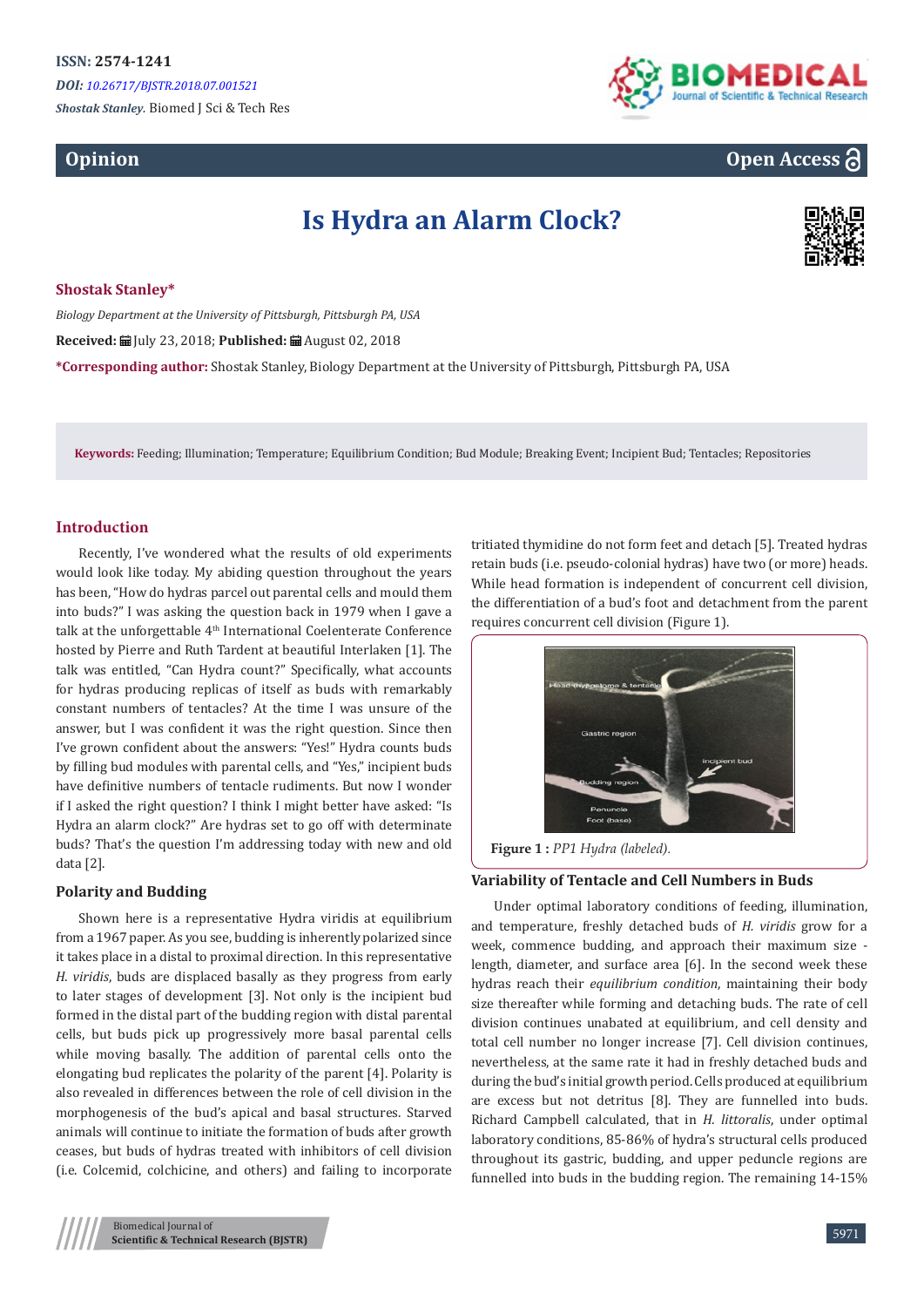of the structural cells reside in the vicinities of hydra's tentacles and foot where cells differentiate and are lost by attrition [9]. These numbers are similar in *H. viridis*. At equilibrium, therefore, the vast majority of cells produced on the parent's body are "excess" taken up on buds $\square$  i.e., buds are repositories of excess cells adapted to asexual reproduction [10-15].

## **Buds, Budding, and Tentacle Numbers as Functions of Temperature and Feeding Schedule**

The formation of these early buds is not a passive consequence of parental cell movement to the budding region, and hydra's body wall does not descend on the budding region en masse. Rather than a glue holding the two epithelial layers together, the parental mesoglea is a substratum for cell movement [16]. The production of new mesoglea components takes place exclusively "at sites of tissue evagination. The mesoglea is dramatically remodelled and epithelial cells move relative to the mesoglea" Aufschnaiter et al. [1,17].

#### **Experimental Approaches**

Given, therefore, that buds are filled with excess parental cells moving to the budding region, members of my lab and I set out to ascertain the parameters of cell movement by rearing hydras on different feeding schedules and at different temperatures [18-22] (Table 1).

|  |  | Table 1: PP3 Buds, budding, tentacle numbers, temperature and feeding schedule. |
|--|--|---------------------------------------------------------------------------------|
|--|--|---------------------------------------------------------------------------------|

| Number Days Fed*                                                                                                                      |                 | 2               | 3               | 4               |  |
|---------------------------------------------------------------------------------------------------------------------------------------|-----------------|-----------------|-----------------|-----------------|--|
| Number tentacles/bud                                                                                                                  | $6.32 \pm 0.26$ | $6.42 \pm 0.19$ | $6.53 \pm 0.26$ | $6.92 \pm 0.32$ |  |
| Number digestive cells/bud                                                                                                            | $4614\pm83$     | $6508 \pm 153$  | $9284 \pm 1416$ | 12278±3015      |  |
| Temperatures**                                                                                                                        | 18 °C           | $23 \degree C$  | $28^{\circ}$ C  | average         |  |
| Number buds/parent                                                                                                                    | $2.97 \pm 0.06$ | $2.78 \pm 0.06$ | $1.88 \pm 0.14$ | $2.54 \pm 0.01$ |  |
| Number buds initiated/day                                                                                                             | $0.68 \pm 0.04$ | $1.28 \pm 0.06$ | $1.02 \pm 0.04$ | $1.01 \pm 0.02$ |  |
| Duration bud Development                                                                                                              | $4.73 \pm 0.22$ | $2.04 \pm 0.12$ | $1.01 \pm 0.14$ | $2.89 \pm 0.12$ |  |
| Number tentacles/bud                                                                                                                  | $6.68 \pm 0.16$ | $6.50\pm0.16$   | $6.02 \pm 0.17$ | $6.40\pm0.16$   |  |
| Shostak s, 1979. Digestive cell and tentacle number in freshly detached buds of Hydra viridis. Internet. J. Invert. Repo. 1: 167-178. |                 |                 |                 |                 |  |
| Shostak s, 1981. Variation in Hydra's tentacle numbers as a function of temperature. Internet. J. Invert. Repo. 3: 321-331.           |                 |                 |                 |                 |  |

#### **Feeding schedule**

How then does feeding schedule influence the size of the structural cell population and tentacle number on freshly detached buds?" In my lab, *H. viridis* (in illuminated incubators at 21˚C) fed fresh brine shrimp larvae regularly once a day for five days a week reached and maintained equilibrium indefinitely [23-28]. We began our experiments, therefore, feeding our hydras one to four days a week. Here (Table 1), you see, as you would have expected (top data lower row), that the populations of digestive cells in newly detached buds were consistently and significantly larger on animals fed on increasing numbers of consecutive days [29-31]. However, the number of tentacles on buds did not differ significantly (0.10  $P < 0.25$ ). Therefore, the larger number of cells (bottom row) did not significantly impact the number of tentacles (upper row) [32].

#### **Temperature**

Some of the effects of temperatures on budding were already well known [33]. Conspicuously, hydras cultured at lower temperatures are larger, while hydras cultured at higher temperatures produce more buds than those cultured at lower temperatures. Moreover, hydras produce more buds when shifted from lower to higher temperatures [34]. Our objective was to measure the quantitative effects of temperature on specific parameters of budding. We fed *H. viridis* five days a week and placed the animals in illuminated incubators at different temperatures  $\Box$  17-18°C, 22-23°C, and 27-28˚C. Beginning at the very bottom of the chart you see that hydras cultured at lower temperatures produced buds with significantly

greater numbers of tentacles than hydras reared at higher temperatures [35]. The number of tentacles on buds produced by hydras maintained at different temperatures differed significantly (bottom row lower data). Presumably, animals kept at lower temperatures would not have grown at faster rates than animals kept at higher temperatures. The larger number of tentacles on animals maintained at the lower temperature, therefore, could not have been caused by faster growth [36]. Down the table  $\Box$  the duration of bud development in days, the number of buds initiated per day, and the number of buds present on parents  $\Box$  all differed significantly among hydras cultured at 18˚C, 23˚C, and 28˚C.

The greater number of buds present on parents at cooler temperatures (first row) is consistent with buds taking longer to develop at cooler temperatures (third row down) [37]. Conceivably, fewer buds are initiated per day at colder temperatures (second row down) because these parents are growing slower or accumulating larger bud primordia. Slower growth would also be consistent with the buds taking longer to develop at lower temperatures (i.e. duration of bud development) but would not explain the significant difference in tentacle number on buds of hydras raised at different temperatures (bottom row upper data). The smaller number of buds initiated per day (lower data second row) at 18˚C is consistent with more slowly growing parents taking longer to accumulate enough cells to initiate a bud. The greater number of tentacles on buds produced at lower temperatures (bottom row lower data) suggests that larger bud modules might take longer to fill on parents at lower temperatures [38].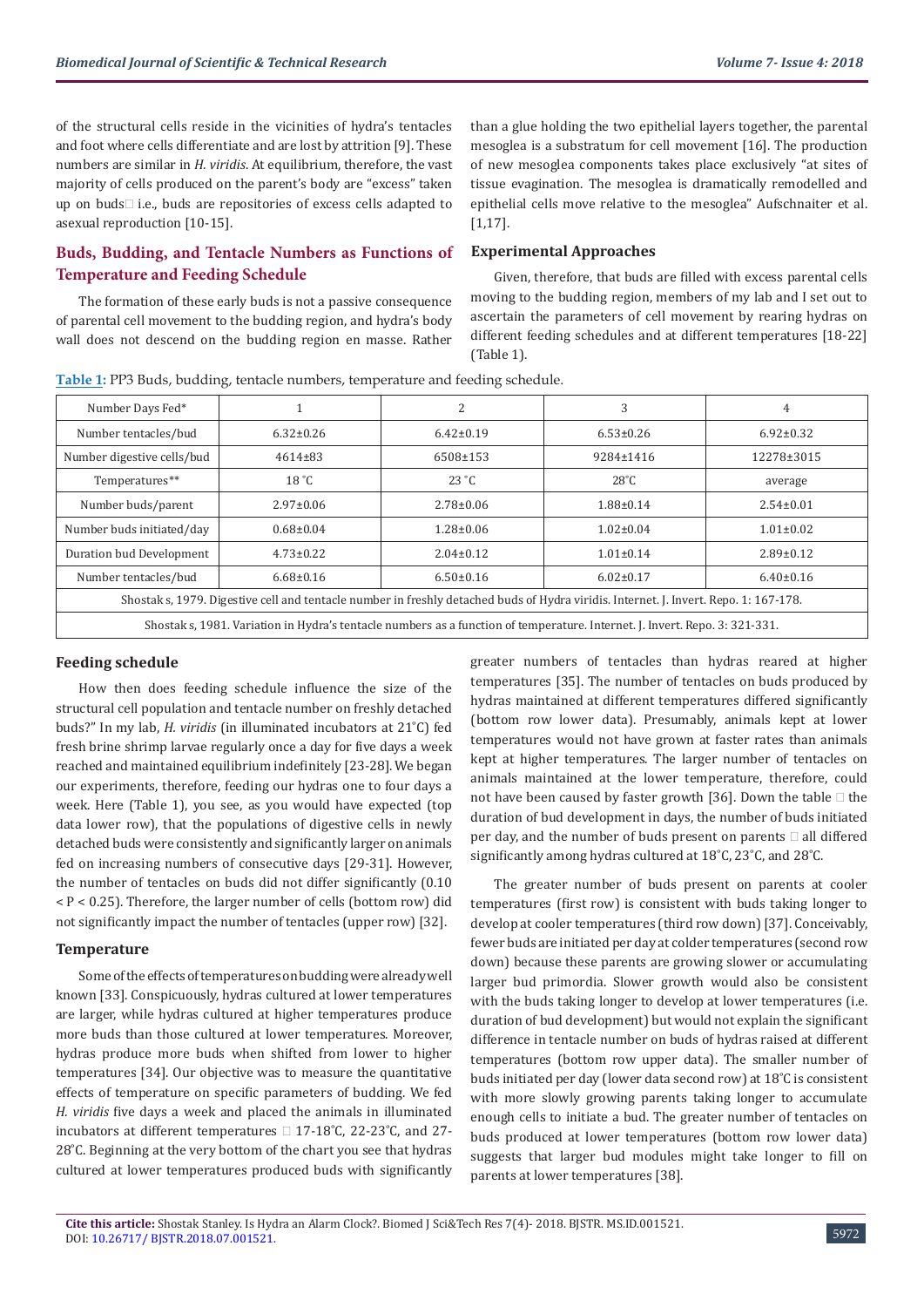#### **Bud Modules**

All of which brings me to "the possibility that buds are initiated… [from] a specific number of cells" [29] a definitive *bud module* (a.k.a. "circle" or "placode") formed at the juncture of the gastric and budding region. The formation of such a module would be a symmetry *breaking event* in the parent's body wall that is resolved by the eruption of an *incipient bud* and the perpendicular outgrowth of a bud primordium. Were we to assume, therefore, that there is such a thing as a bud module, its size would seem to be determined by temperature (larger at lower temperatures), while the rate at which modules are filled would be a function of the rate of parental cell division (faster at higher temperatures) [39]. The size of freshly detached buds (i.e. in terms of cell population and number of tentacles) would be *largely* a function of the size of the original bud module, and only *marginally* a function of the bud's final cell number [40].

#### **Conclusion**

Returning to my original question, "Is hydra an alarm clock set to go off?" the answer is definitively positive. A hydra sets off a bud when excess parental cells migrate into the budding region to fill a bud module [41]. The module then runs through a determinate sequence of developmental events as it moves proximally and develops basal features. The number of tentacles developing on buds is determined by the initial size of the module, which is constrained by temperature [42]. The rate of bud development is constrained by nutrition [43]. The formation of the bud's foot and detachment is determined by cell division in peduncle cells. I see that my time is up, so let me thank you for your attention. I hope we have time for some questions [44].

#### **References**

- 1. [Aufschnaiter R, EA Zamir, CD Little, S Özbek, S Münder et al. \(2011\) In](https://www.ncbi.nlm.nih.gov/pubmed/22194305)  [vivo imaging of basement membrane movement: ECM patterning shapes](https://www.ncbi.nlm.nih.gov/pubmed/22194305)  [Hydra polyps. J Cell Sci 124\(23\): 4027-4038.](https://www.ncbi.nlm.nih.gov/pubmed/22194305)
- 2. [Aufschnaiter R, R Wedlich Söldner, X Zhang, B Hobmayer \(2017\) Apical](https://www.ncbi.nlm.nih.gov/pubmed/28630355)  [and basal epitheliomuscular F-actin dynamics during Hydra](https://www.ncbi.nlm.nih.gov/pubmed/28630355) bud [evagination. Biology Open 6\(8\): 1137-1148.](https://www.ncbi.nlm.nih.gov/pubmed/28630355)
- 3. [Bisbee JW \(1973\) Size determination in Hydra: The roles of growth and](https://www.ncbi.nlm.nih.gov/pubmed/4729946)  [budding. J Exp Morphol 30: 1-20.](https://www.ncbi.nlm.nih.gov/pubmed/4729946)
- 4. [Bode H, S Berking, CN David, A Gierer, H Schaller et al. \(1973\)](https://www.ncbi.nlm.nih.gov/pubmed/28304608)  [Quantitative analysis of cell types during growth and morphogenesis](https://www.ncbi.nlm.nih.gov/pubmed/28304608)  [in Hydra. Wilhelm Roux' Arch. Entwicklungsmech. Org](https://www.ncbi.nlm.nih.gov/pubmed/28304608) 171(4): 269-81.
- 5. [Brien P, M Renier Decoen \(1949\) La croissance, la blastog](http://difusion.ulb.ac.be/vufind/Record/ULB-DIPOT:oai:dipot.ulb.ac.be:2013/269244/Details)*é*n*è*se, l'ovog*é*n*è*se chez Hydra fusca [\(Pakkas\). Bull Biol Fracnce et Belg 83:](http://difusion.ulb.ac.be/vufind/Record/ULB-DIPOT:oai:dipot.ulb.ac.be:2013/269244/Details)  [293-396.](http://difusion.ulb.ac.be/vufind/Record/ULB-DIPOT:oai:dipot.ulb.ac.be:2013/269244/Details)
- 6. [Brien P, M Renier Decoen \(1955\) La signification des cellules](http://difusion.ulb.ac.be/vufind/Record/ULB-DIPOT:oai:dipot.ulb.ac.be:2013/269244/Details)  [interstitielles des Hydres d'eau douce et le probl](http://difusion.ulb.ac.be/vufind/Record/ULB-DIPOT:oai:dipot.ulb.ac.be:2013/269244/Details)*è*me dela reserve [embryonnaire. Bull Biol Fr Belg](http://difusion.ulb.ac.be/vufind/Record/ULB-DIPOT:oai:dipot.ulb.ac.be:2013/269244/Details) 89: 258-325.
- 7. [Burnett AL \(1961\) The growth process in Hydra. J Exp Zool 146: 21-84.](https://onlinelibrary.wiley.com/doi/abs/10.1002/jez.1401460105)
- 8. [Burnett AL, RE Hausman \(1969\) Mesoglea of Hydra. 2. Possible role in](https://onlinelibrary.wiley.com/doi/abs/10.1002/jez.1401710104)  [morphogenesis. J Exp Zool 171: 15-24.](https://onlinelibrary.wiley.com/doi/abs/10.1002/jez.1401710104)
- 9. Campbell RD (1965) Growth and tissue renewal patterns in Hydra littoralis*.* Thesis, The Rockefeller Institute.
- 10. [Campbell RD \(1967\) Tissue dynamics of steady state growth in Hydra](https://www.ncbi.nlm.nih.gov/pubmed/4382248)  [littoralis. I. Patterns of cell division. Develop Biol 15\(5\): 487-502.](https://www.ncbi.nlm.nih.gov/pubmed/4382248)
- 11. [Campbell RD \(1967\) b Tissue dynamics of steady state growth in Hydra](https://www.ncbi.nlm.nih.gov/pubmed/4166265) [littoralis. II. Patterns of tissue movement. J Morphol 121\(1\): 19-28.](https://www.ncbi.nlm.nih.gov/pubmed/4166265)
- 12. [Campbell RD \(1967\) c Tissue dynamics of steady state growth in Hydra](https://onlinelibrary.wiley.com/doi/pdf/10.1002/jez.1401640308) [littoralis. III. Behavior of specific cell types during tissue movement. J](https://onlinelibrary.wiley.com/doi/pdf/10.1002/jez.1401640308) [Exp Zool 164: 379-392.](https://onlinelibrary.wiley.com/doi/pdf/10.1002/jez.1401640308)
- 13. [Campbell RD \(1974\) Cell movement in Hydra. Amer Zool 14\(2\): 523-](https://www.researchgate.net/publication/31421543_Cell_Movements_in_Hydra) [535.](https://www.researchgate.net/publication/31421543_Cell_Movements_in_Hydra)
- 14. Campbell RD (1980) The role of muscle processes in Hydra morphogenesis in P & R Tardent (eds) Developmental and Cellular<br>Biology of Coelenterates. Amsterdam: Elsevier/North-Holland Amsterdam: Elsevier/North-Holland Biomedical Press Pp: 421-428.
- 15. [Clarkson SG, L Wolpert \(1967\) Bud morphogenesis in Hydra. Nature](https://www.ncbi.nlm.nih.gov/pubmed/4383156) [214\(5090\): 780-783.](https://www.ncbi.nlm.nih.gov/pubmed/4383156)
- 16. [Diel FA, AL Burnett \(1965\) The role of interstitial cells in the maintenance](https://www.ncbi.nlm.nih.gov/pubmed/14327194) [of Hydra. II. Budding J Exp Zool](https://www.ncbi.nlm.nih.gov/pubmed/14327194) 158: 283-298.
- 17. [Liu TT, JT Chang \(1946\) Number of tentacles in Hydra vulgaris as a](https://www.nature.com/articles/157728b0) [genetic character. Nature](https://www.nature.com/articles/157728b0) 157: 728.
- 18. [Otto JJ, RD Campbell \(1977\) Tissue economics of hydra: regulation of](https://www.ncbi.nlm.nih.gov/pubmed/599169) [cell cycle, animal size and development by controlled feeding rates. J Cell](https://www.ncbi.nlm.nih.gov/pubmed/599169) [Sci 28: 117-132.](https://www.ncbi.nlm.nih.gov/pubmed/599169)
- 19. Otto JJ, J Dunne, P Wirth, RD Campbell (1976) Tissue behavior during budding in Hydra attenuate*.* Am Zool 16: 186.
- 20. [Park HD, AB Ortmeyer \(1973\) Growth and differentiation in Hydra:](https://www.researchgate.net/publication/240322869_Growth_and_differentiation_in_Hydra_II_The_effect_of_temperature_on_budding_in_Hydra_littoralis) [II. The effect of temperature on budding in Hydra littoralis. J Exp Zool](https://www.researchgate.net/publication/240322869_Growth_and_differentiation_in_Hydra_II_The_effect_of_temperature_on_budding_in_Hydra_littoralis) [179\(2\): 283-288.](https://www.researchgate.net/publication/240322869_Growth_and_differentiation_in_Hydra_II_The_effect_of_temperature_on_budding_in_Hydra_littoralis)
- 21. [Park HD, CL Greenblatt, CRT Mattern, CR Meril \(1967\) Some relationships](https://www.researchgate.net/publication/229604790_Some_relationships_between_Chlorohydra_its_symbionts_and_some_other_chlorophyllous_forms) [between Chlorohydra, its symbionts and some other chlorophyllous](https://www.researchgate.net/publication/229604790_Some_relationships_between_Chlorohydra_its_symbionts_and_some_other_chlorophyllous_forms) [forms. J Exp Zool](https://www.researchgate.net/publication/229604790_Some_relationships_between_Chlorohydra_its_symbionts_and_some_other_chlorophyllous_forms) 164: 141-62.
- 22. Parke HH (1900) Variation and regulation of abnormalities in hydra. Wilhelm Roux' Arch. Entwicklungsmech. Org 10: 692-710.
- 23. [Sanyal S \(1966\) Bud determination in Hydra. Indian J Exp Biol](https://www.ncbi.nlm.nih.gov/pubmed/4380200) 4(2): 88- [92.](https://www.ncbi.nlm.nih.gov/pubmed/4380200)
- 24. [Shimizu H, X Zhang, J Zhang, A Leontovich, K Fei et al. \(2002\) Epithelial](https://www.ncbi.nlm.nih.gov/pubmed/11880360) [morphogenesis in hydra requires de novo expression of extracellular](https://www.ncbi.nlm.nih.gov/pubmed/11880360) [matrix components and matrix metalloproteinases.](https://www.ncbi.nlm.nih.gov/pubmed/11880360) Develop 129(6): [1521-1532.](https://www.ncbi.nlm.nih.gov/pubmed/11880360)
- 25. [Shostak S \(1967\) Bud movement in Hydra. Science](https://www.ncbi.nlm.nih.gov/pubmed/17830051) 155(3769): 1567- [1568.](https://www.ncbi.nlm.nih.gov/pubmed/17830051)
- 26. [Shostak S \(1968\) Growth in Hydra viridis. J Exp Zool 169\(4\): 431-446.](https://www.researchgate.net/publication/230018305_Growth_in_Hydra_viridis)
- 27. [Shostak S \(1974\) The complexity of](https://www.ncbi.nlm.nih.gov/pubmed/4462143) *Hydra*: Homeostasis, morphogenesis, [control and integration. Quart Rev Biol](https://www.ncbi.nlm.nih.gov/pubmed/4462143) 49(4)**:** 287-310.
- 28. [Shostak S \(1979\) Digestive cell and tentacle number in freshly detached](https://www.tandfonline.com/doi/abs/10.1080/01651269.1979.10553311) buds of [Hydra viridis. Internat, J Invert Repro](https://www.tandfonline.com/doi/abs/10.1080/01651269.1979.10553311) 1**:** 167-178.
- 29. Shostak S (1980) "Can Hydra count?" in P. & R. Tardent (eds.) Development and Cellular Biology of Coelenterates. Amsterdam: Elsevier/North-Holland Biomedical Press Pp: 231-236.
- 30. [Shostak S \(1981\) Variation in the hydra's tentacle numbers as a function](https://www.researchgate.net/publication/261643926_Variation_in_hydra%27s_tentacle_numbers_as_a_function_of_temperature) of temperature. [Int J Invert Reprod 3](https://www.researchgate.net/publication/261643926_Variation_in_hydra%27s_tentacle_numbers_as_a_function_of_temperature)**:** 321-331.
- 31. [Shostak S \(1982\) Structural cell number and regeneration in Chlorohydra](https://www.researchgate.net/publication/230259536_Structural_cell_number_and_regeneration_in_Chlorohydra_viridissima) viridissima*.* [J Exp Zool 222\(1\): 69-71.](https://www.researchgate.net/publication/230259536_Structural_cell_number_and_regeneration_in_Chlorohydra_viridissima)
- 32. [Shostak S \(2005\) "Cnidaria" in Reproductive Biology of Invertebrates](https://www.researchgate.net/publication/227982250_Cnidaria_Coelenterates) [Volume VI, Part A: Asexual Propagation and Reproductive Strategies,](https://www.researchgate.net/publication/227982250_Cnidaria_Coelenterates) [K.G. and R.G. Adiyodi \(eds\). New Delhi, India: Oxford & IBH Publishing](https://www.researchgate.net/publication/227982250_Cnidaria_Coelenterates) [Pp: 45-105.](https://www.researchgate.net/publication/227982250_Cnidaria_Coelenterates)
- 33. [Shostak S \(2017\) Hydra's complexity: Budding and cancer. Trends Devel](http://www.researchtrends.net/tia/article_pdf.asp?in=0&vn=10&tid=49&aid=6022) [Biol 10: 31-39.](http://www.researchtrends.net/tia/article_pdf.asp?in=0&vn=10&tid=49&aid=6022)
- 34. Shostak S, M Globus (1966) Migration of epithelia-muscular cells in Hydra. Nature 210: 218-219.